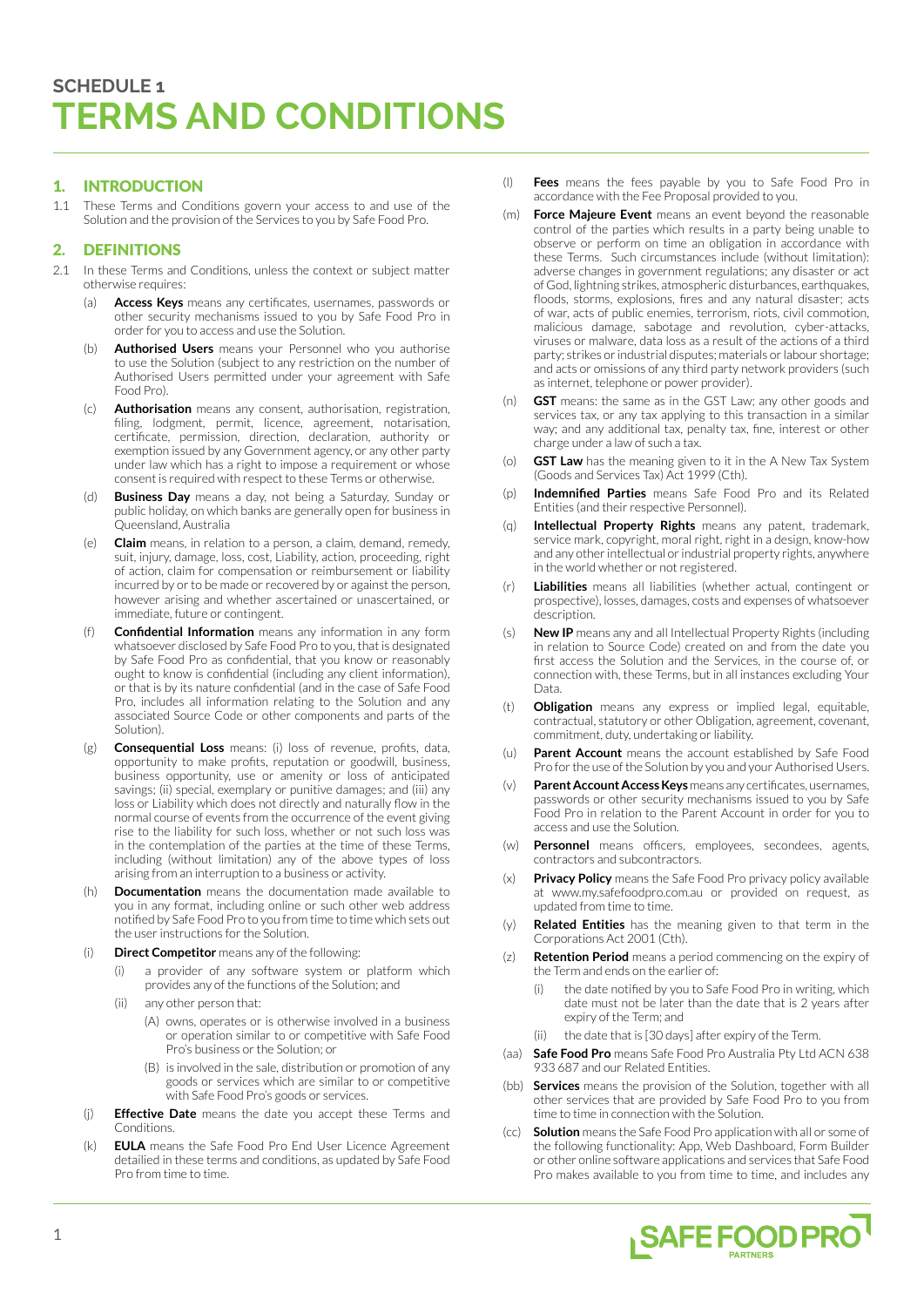documentation made available by Safe Food Pro in any format (including online or such other web address notified by Safe Food Pro to you from time to time) which sets out the user instructions for the Solution.

- (dd) Source Code means computer programs expressed in a source language or form which can be interpreted or compiled and then executed by a computer as commands and all documentation and tools reasonably required to enable a person having commercially available computer programming skills to read, understand and modify such computer programs.
- (ee) Subscriber means a person or entity who registers an account with Safe Food Pro to use the Solution.
- (ff) System Outage includes outages, unavailability, inaccessibility or down time to the Solution.
- (gg) Taxation or Tax means and includes:
	- all taxes levied, imposed or assessed under the Income Tax Assessment Act 1936, the Income Tax Assessment Act 1997, GST Law or any other law in Australia or elsewhere;
	- (ii) superannuation guarantee and superannuation guarantee charge under the SGA;
	- (iii) all taxes in the nature of sales tax, consumption tax, value-added tax, GST, payroll tax, group tax, PAYG tax, undistributed profits tax, fringe benefits tax, recoupment tax, withholding tax, land tax, water rates, municipal rates, stamp duties, gift duties or other State, Territorial, Commonwealth or municipal charges or impositions levied, imposed or collected by any Government Agency; and
	- (iv) any additional tax, interest, penalty, charge, fee or other amount of any kind assessed, charged or imposed in relation to the non, late or short payment of the same or the failure to file any return.
- (hh) Taxable Supply means any supply made by a party as a consequence of a transaction contemplated by these Terms and Conditions in respect of which another party is or becomes liable to pay GST.
	- (ii) Terms and Conditions or Terms means these Terms and Conditions, as updated by Safe Food Pro from time to time.
	- (jj) Term means the period commencing on the Effective Date and expiring after the number of months/years specified in the quote, unless this agreement is terminated earlier in accordance with these Terms and Conditions.
- (kk) Third Party Platforms means servers, platforms, software and hardware supplied or made available by third parties.
- (ll) Third Party Provider means a third-party provider of servers, platforms, software and hardware which are utilised by Safe Food Pro in the providing the Services.
- (mm) Your Data means all documents, files and information (in any format): uploaded to, entered into, accessed by or stored in the Solution; or otherwise supplied or made available to Safe Food Pro, by you or on your behalf or by any actual or potential Authorised User.

## 3. PROVISION OF THE SOLUTION

- 3.1 Safe Food Pro will provide you the Services during the Term on the terms set out in these Terms and Conditions.
- 3.2 During the Term, Safe Food Pro grants you a non-exclusive, nontransferable right to use and permit your Authorised Users to use the Solution and the Documentation for your own internal business purposes (including for the purposes of providing services to your clients) on the terms set out in these Terms and Conditions (and any rules protocols, policies or directions of Safe Food Pro from time to time). These Terms and Conditions govern any releases, revisions, or enhancements to the Solution that Safe Food Pro may publish for your use.
- 3.3 You must not license, sub-license, sell, resell, transfer, assign, distribute or otherwise commercially exploit or make available to any third party the Solution in any way.
- 3.4 You acknowledge and agree that Safe Food Pro may supply products or services similar to or the same as the Services and the Solution to its customers or other third parties in its sole and absolute discretion.
- 3.5 You acknowledge and agree that:
	- (a) you must, and ensure that all Authorised Users, accept and comply with (and will be bound by) all terms and conditions (and any other rules, protocols or policies) implemented or imposed by Safe Food Pro in connection with the Solution or Services from time to time, including (without limitation) these Terms and Conditions, the EULA and the Privacy Policy;
	- (b) you are liable for any breach by an Authorised User of these Terms and Conditions, the EULA or the Privacy Policy;
	- (c) Safe Food Pro may amend, supplement, or replace these Terms and Conditions, the EULA and the Privacy Policy (and any other terms and conditions, rules, protocols or policies) from time to time by posting the amended or new Terms and Conditions, EULA or Privacy Policy (or other terms and conditions, rules, protocols or policies), as the case may be, to Safe Food Pro's website and, where reasonably practicable, Safe Food Pro will notify you by email or in-platform communication;
	- (d) unless otherwise noted by Safe Food Pro, the amended or new Terms and Conditions, the EULA and the Privacy Policy (or other terms and conditions, rules, protocols or policies) as the case may be, will become effective immediately after they are posted; and
	- if you, or your Authorised Users, do not agree to the amended or new Terms and Conditions, the EULA and the Privacy Policy (or other terms and conditions, rules, protocols or policies) as the case may be, you or the relevant Authorised User must immediately stop using the Solution and notify Safe Food Pro in writing.
- 3.6 You acknowledge the Solution requires certain third party software products to be installed on your computer, including an operating system, an Internet browser, and browser plug-ins. Safe Food Pro sets minimum requirements in regard to these third party software products, and updates to the Application may require you to, independently and at your own expense, source and install updates to any or all of these third party software products.

# 4. YOUR GENERAL OBLIGATIONS

- 4.1 You must:
	- (a) provide Safe Food Pro with all information and co-operation reasonably necessary to enable Safe Food Pro to provide the Services;
	- (b) provide Safe Food Pro with access to your property, equipment, resources, premises, computer hardware, software, networks and systems as may be reasonably required by Safe Food Pro to enable Safe Food Pro to provide the Services;
	- (c) provide and maintain the appropriate technology, equipment and facilities to enable you to access and use the Solution; and
	- promptly notify Safe Food Pro of any event or incidents that is likely to or will impact on access and use of the Solution, the provision of the Services or any other obligation of Safe Food Pro.
- 4.2 You must not, and must not permit others to:
	- (a) use the Solution in an unlawful manner at any time;
	- (b) use the Solution to send or distribute any messages, materials or content that may be considered to be unlawful;
	- (c) engage in any illegal or unethical business practice;
	- (d) remove or tamper with any legal or copyright notices on, or contained in, the Solution;
	- (e) attempt to gain unauthorised access to any materials other than those to which you have been given express permission to access or to the computer system(s) on which the Service is hosted;
	- (f) stress test or load test the Service;
	- (g) perform penetration testing of the Service;
	- (h) use, or misuse, the Services in any way which may impair the functionality of the Services or Solution, or other systems used to

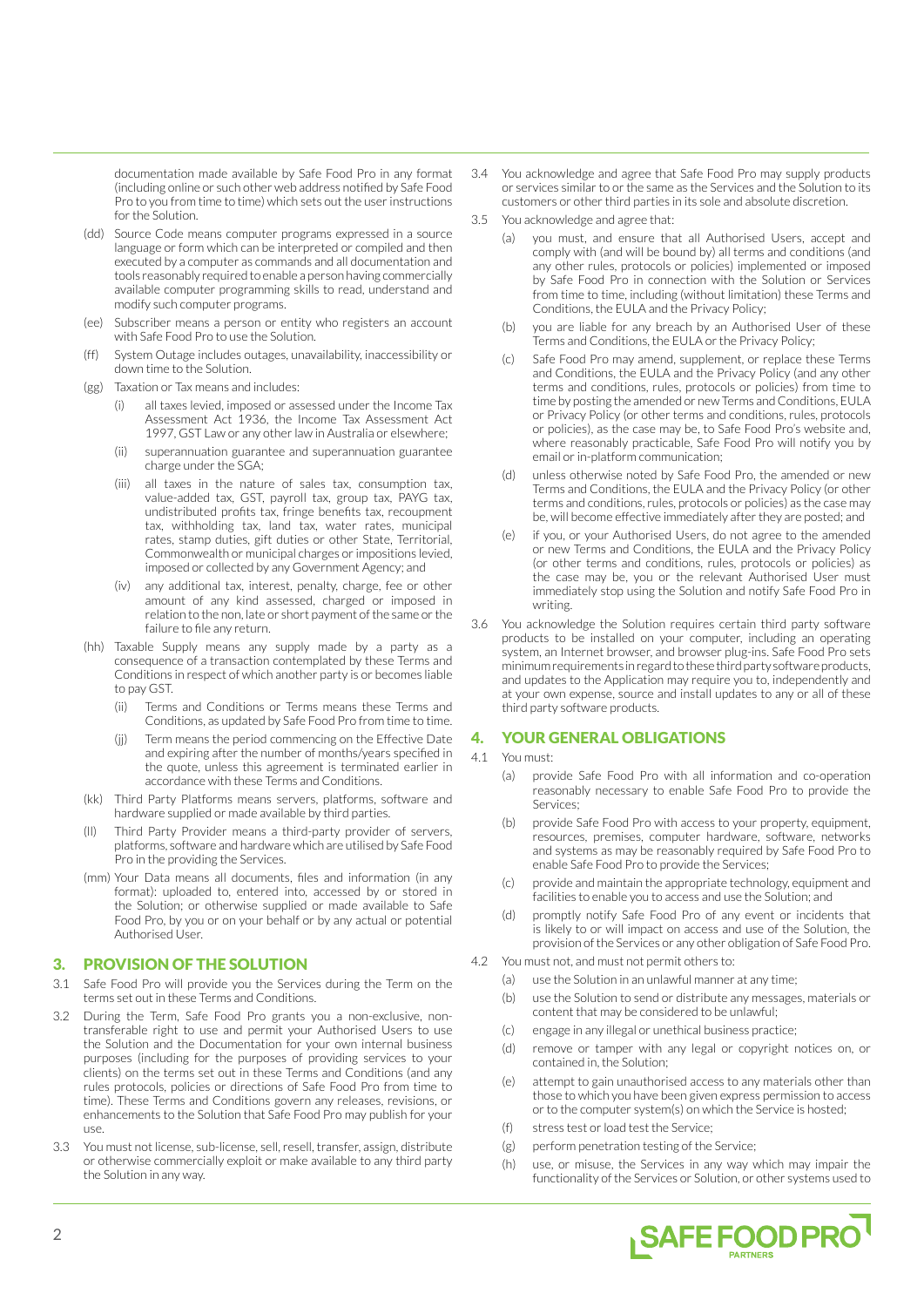deliver the Services or impair the ability of any other user to use the Services or Solution; or

(i) do anything which could adversely impact on the operation of the Solution or Services.

# 5. PARENT ACCOUNT ACCESS KEYS

- 5.1 You are responsible for all access and use of the Parent Account whether or not authorised by you, and you must:
	- (a) maintain the confidentiality of the Parent Account Access Keys;
	- (b) take all reasonable security measures to ensure that the Parent Account Access Keys are not disclosed to any person, other than to Authorised Users; and
	- (c) ensure that each person accessing and using the Parent Account or otherwise using the Solution, the Services or the Documentation in any way:
		- is aware of, and complies with, all of your Obligations under these Terms and Conditions (including those Obligations regarding use of and access to the Solution, the Services and the Documentation); and
		- (ii) does not do any act, matter or thing which, if done by you, would constitute a breach of the Obligations on your part under these Terms and Conditions.
- 5.2 You are responsible for all Authorised Users' use of and access to the Solution (including level of access).

# 6. FEES AND PAYMENT

### 6.1 **Fees**

- (a) Safe Food Pro will invoice you for the Fees, and you must pay any such Fees (without any deduction, setoff or counterclaim) within 30 days following its receipt of an invoice from Safe Food Pro for such Fees.
- (b) Safe Food Pro must provide all information reasonably requested by you in order for you to confirm the Fees payable.
- (c) Subject to mutual agreement, Safe Food Pro may vary the Fees payable under these Terms and Conditions from time to time by giving no less than 30 days' notice to you. The varied Fees will apply from the date set out in the notice (subject to the rights of the parties under clause 16.2).

### 6.2 **GST**

- (a) The consideration for any Taxable Supply under these Terms and Conditions will, unless expressly provided to the contrary, be exclusive of GST.
- (b) If a party **(Supplier)** is obliged pursuant to the GST Law to pay an amount of GST in respect of a Taxable Supply made by the Supplier to another party **(Recipient)**, pursuant to the provisions of these Terms and Conditions, the Recipient shall pay the Supplier on demand that amount of GST upon production of a valid Tax Invoice by the Supplier in addition to the moneys otherwise payable by the Recipient to the Supplier on account of that Taxable Supply.
- (c) Each of the parties warrants and covenants to the other party that it is and will continue to be at all times during the Term, registered under the GST Law.

### 6.3 **Late payments**

- (a) You must pay interest to Safe Food Pro on each amount that is not paid when due, from (and including) the day on which it falls due to (but excluding) the day on which it is paid in full, at the rate of 10% per annum. This interest must be paid on demand.
- (b) Interest on an unpaid amount:
	- (i) accrues daily;
	- (ii) is capitalised (if not paid) every 7 days; and
	- (iii) is calculated on the basis of the actual number of days on which interest has accrued and of a 365 day year.
- (c) This clause 6.3 does not affect your Obligation to pay each amount under these Terms and Conditions when it is due.

# 7. YOUR DATA

- 7.1 Through your use of the Solution, and the provision and receipt of the Services, Safe Food Pro will receive and have Your Data stored on Safe Food Pro's (or Third-Party Providers') servers.
- 7.2 You grant Safe Food Pro a non-exclusive perpetual licence to host and store Your Data for the sole purpose of providing the Services, and Safe Food Pro may sublicense these rights to Safe Food Pro's subcontractors.
- 7.3 Safe Food Pro will:
	- (a) only process Your Data as part of providing the Services (including in relation to developing improvements to the Solution) and in accordance with your reasonable and lawful instructions from time to time; and
	- (b) not purport to sell, let for hire, assert a lien over, assign rights in or otherwise dispose of any of Your Data, except where you have given us your consent to do otherwise.
- 7.4 During the Retention Period, if requested by you, Safe Food Pro must use reasonable endeavors to:
	- (a) provide you or your nominee with access to, and copies of, your Data;
	- (b) return all of you Data in a form reasonably accessible by you; and/ or
	- (c) if requested by you:
		- (i) securely destroy your Data (except to the extent Safe Food Pro is required by law to retain a copy); and
		- (ii) promptly certify to you in writing that Safe Food Pro has done so.

For the avoidance of doubt, Safe Food Pro's obligations under this clause will cease to apply upon expiry of the Retention Period.

- 7.5 Notwithstanding clause 7.4, you acknowledge and agree that you are solely responsible for making backups of Your Data and Safe Food Pro will not be responsible for, or have any Liability in relation to, backups of Your Data (or the loss or corruption of Your Data for any reason).
- 7.6 Safe Food Pro reserves the right to withhold, remove and/or discard Your Data without notice for any breach, including, without limitation, your non-payment.
- 7.7 Safe Food Pro processes Telemetry Data to deliver, enhance, improve, customize, support, and/or analyze the Solution and other offerings by Safe Food Pro and otherwise may freely use Telemetry Data that does not identify you or any Authorized Users. You have the ability to configure the Solution to limit the Telemetry Data collected, but in some cases, You can only opt out of the Telemetry Data collection by uninstalling or disabling the Solution.

**"Telemetry Data"** means all information and data that the Software generates in connection with your use, including but not limited to, network policy, log and configuration information; threat intelligence data, URLs, metadata or net flow data; origin and nature of malware; the types of software or applications installed on a network or an endpoint; information about the devices connected to a network; information generated by sensors, devices and machinery; information related to the usage, origin of use, traffic patterns or behavior of the users of a network or Solution; and information relating to the existence of cookies, web beacons, and other similar applications.

## 8. AVAILABILITY OF THE SOLUTION

### 8.1 **Support Services**

During the Term, Safe Food Pro will (subject to you complying with you Obligations under these Terms and Conditions, and subject to any other limitation or exclusion set out in these Terms and Conditions or the EULA) provide the following services to you:

(a) Safe Food Pro will provide information to you regarding the configuration, customisation and maintenance of any software used in relation to the Solution and of any software required to be loaded upon your systems for the purpose of accessing and using the Solution in accordance with, and for the purposes contemplated in, these Terms and Conditions.]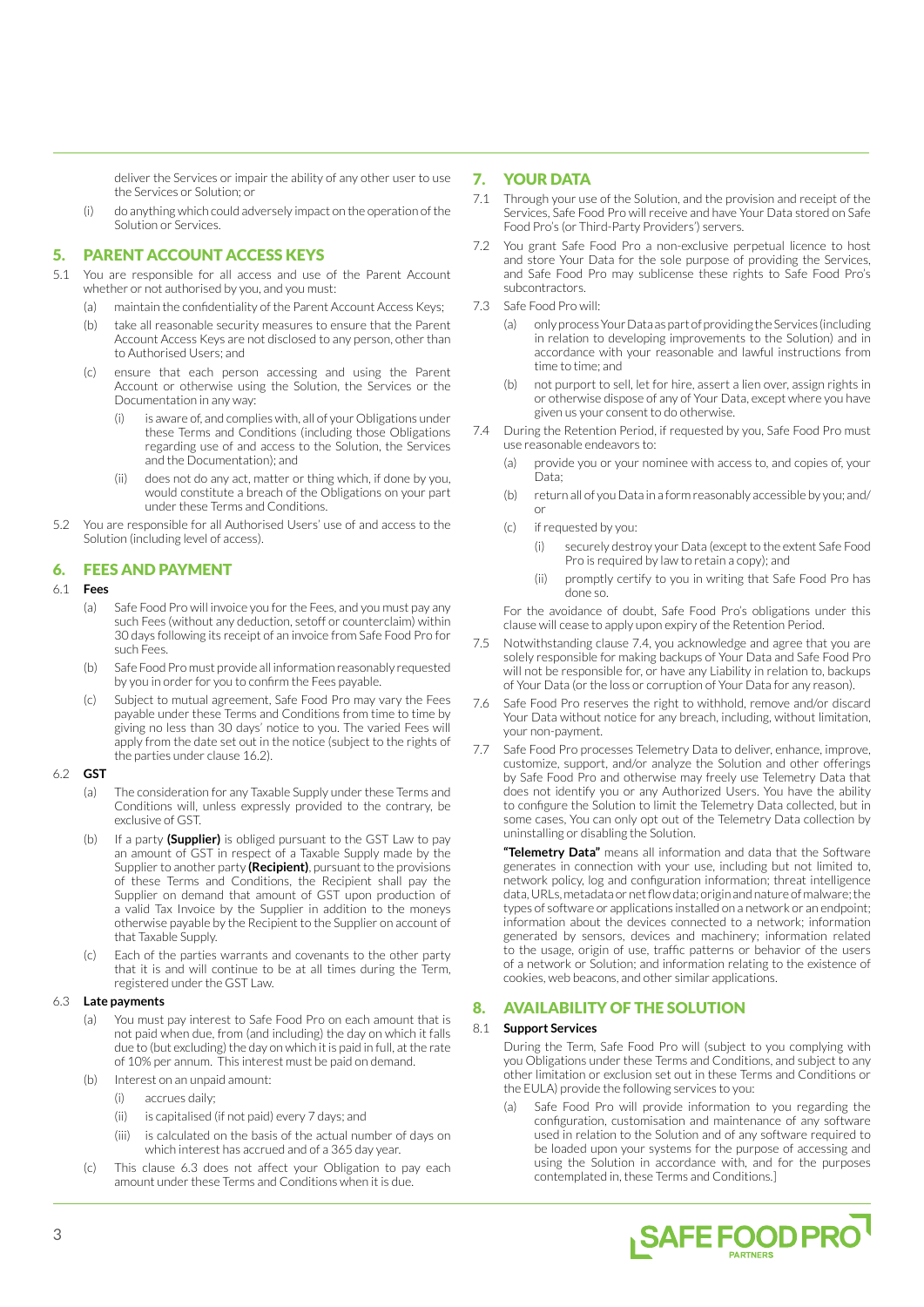(b) Safe Food Pro will provide other email support services (as determined by Safe Food Pro from time to time) as is reasonably required to ensure that the Solution is made accessible to Authorised Users in a functional and operational state in accordance with, and for the purposes contemplated in, these Terms and Conditions.]

#### 8.2 **Downtime and Limitations**

Notwithstanding any provision of these Terms and Conditions (or the EULA) to the contrary, you acknowledge and agree that:

- (a) Safe Food Pro does not warrant that any person will have continuous access to the Services or the Solution; and
- (b) the provision of and access to the Services and the Solution is reliant upon various factors beyond Safe Food Pro's control, including but not limited to:
	- (i) Force Majeure Events;
	- (ii) the provision of goods and services by Third Party Providers (including the availability, capacity, operation and performance of Third Party Platforms);
	- (iii) acts or omissions by you, the Authorised Users or third parties (including Third Party Providers); and
	- (iv) your or the Authorised User's internet service provider, telecommunications provider or equipment used to access the Solution;
- (c) from time to time, Safe Food Pro may (but is not obliged to):
	- (i) make modifications to, or enhancements, updates or new releases of, the Solution;
	- (ii) undertake certain maintenance activities in relation to the Solution;
	- (d) certain activities or occurrences, including:
	- (i) those referred to in clauses 8.2(b) and 8.2(c); or
	- (ii) any act or omission of any third party (including any Third Party Provider or Authorised User); or
	- (iii) any act or omission of you, the Authorised User or your Personnel, may cause System Outages.

### 8.3 **Suspension and Termination**

You acknowledge and agree that Safe Food Pro may suspend or terminate the Services (and access to the Solution) at any time without prior notice to you, including (without limitation) where:

- (a) you have breached these Terms and Conditions, including nonpayment of fees;
- (b) you or your Authorised Users have breached the EULA;
- (c) you have exceeded the applicable usage limitations (if any);
- (d) there is a malfunction, fault or breakdown of any of Safe Food Pro's (or its Third-Party Providers') equipment or if Safe Food Pro (or any of its Third-Party Providers) undertakes repair, maintenance, updates, modifications or replacement of any part of the Solution;
- (e) there is a security breach of any kind in relation to the Solution or Your Data;
- (f) Safe Food Pro is (or any of its Third-Party Providers are) required by law to do so;
- (g) a Force Majeure Event occurs, which affects or may affect Safe Food Pro' ability to provide access to the Solution;
- (h) there is a Claim made that the continued provision of access to the Solution infringes the rights of any person, or there is a Claim made that exposes Safe Food Pro to liability or prosecution for an offence.

Safe Food Pro reserves the right to suspend your access to support for versions of the Solution which have not been updated.

#### 8.4 **No Liability**

Safe Food Pro will not be liable to you or any other person for any Claim or to any other extent for Liability or damage caused by loss of access or functionality to the Solution or Services (or where the Solution is

not available for at the minimum Availability percentage under clause **Error! Reference source not found.**

### 9. CONFIDENTIALITY

- 9.1 You acknowledge the Confidential Information is valuable to Safe Food Pro.
- 9.2 You undertake to keep the Confidential Information secret and to protect and preserve the confidential nature and secrecy of the Confidential Information.
- 9.3 At the request of Safe Food Pro, you must return to Safe Food Pro or destroy (and certify that is has been destroyed) all the Confidential Information.
- 9.4 You acknowledge that a breach of this clause may cause Safe Food Pro irreparable damage for which monetary damages may not be an adequate remedy. Accordingly, in addition to other remedies that may be available, Safe Food Pro may seek and obtain injunctive relief against such a breach or threatened breach.

### 10. PRIVACY POLICY

- 10.1 The Privacy Policy sets out how Safe Food Pro treats personal information and Your Data. You agree that Safe Food Pro can use your personal information and Your Data in accordance with the Privacy Policy.
- 10.2 You consent to the transfer of personal information and Your Data to the relevant hosting locations (which may be within Australia or overseas) for storage, processing and use by Safe Food Pro.

#### 11. INTELLECTUAL PROPERTY

#### 11.1 **Ownership**

Ownership of the Solution and Documentation is not modified or transferred by these Terms and Conditions. The Intellectual Property Rights in the Solution and Documentation (including all associated Source Code and all components and parts of the Solution) remain vested in Safe Food Pro (or its licensors).

#### 11.2 **New IP**

- (a) The New IP will be the sole and exclusive property of Safe Food Pro.
- (b) You irrevocably assign to Safe Food Pro all right, title, and interest in and to the New IP.
- (c) In the event that Safe Food Pro provides new features or services based on requests or suggestions made by you, you acknowledge that the Intellectual Property Rights in any such new features or services (including all associated Source Code and all associated components and parts of the Solution) belong exclusively to Safe Food Pro and you will not be compensated for the request or suggestion.
- (d) In the event New IP is created by you, you will:
	- (i) promptly disclose the New IP to Safe Food Pro;
	- (ii) promptly cause that New IP to be assigned to Safe Food Pro; and
	- (iii) not be compensated for the assignment of the New IP.

### 11.3 **Prohibited Activities**

You must not:

- (a) allow or permit any person other than you and the Authorised Users to access, view or use the Solution (or any associated Source Code or component or part of the Solution), or the Services, for any purpose or for any reason;
- (b) allow or permit any Direct Competitor to access, view or use the Solution (or any associated Source Code or component or part of the Solution), or the Services, for any purpose or for any reason;
- (c) unless otherwise expressly authorised in writing by Safe Food Pro:
	- (i) reverse engineer or decompile the Solution;
	- (ii) reproduce, make error corrections to or otherwise modify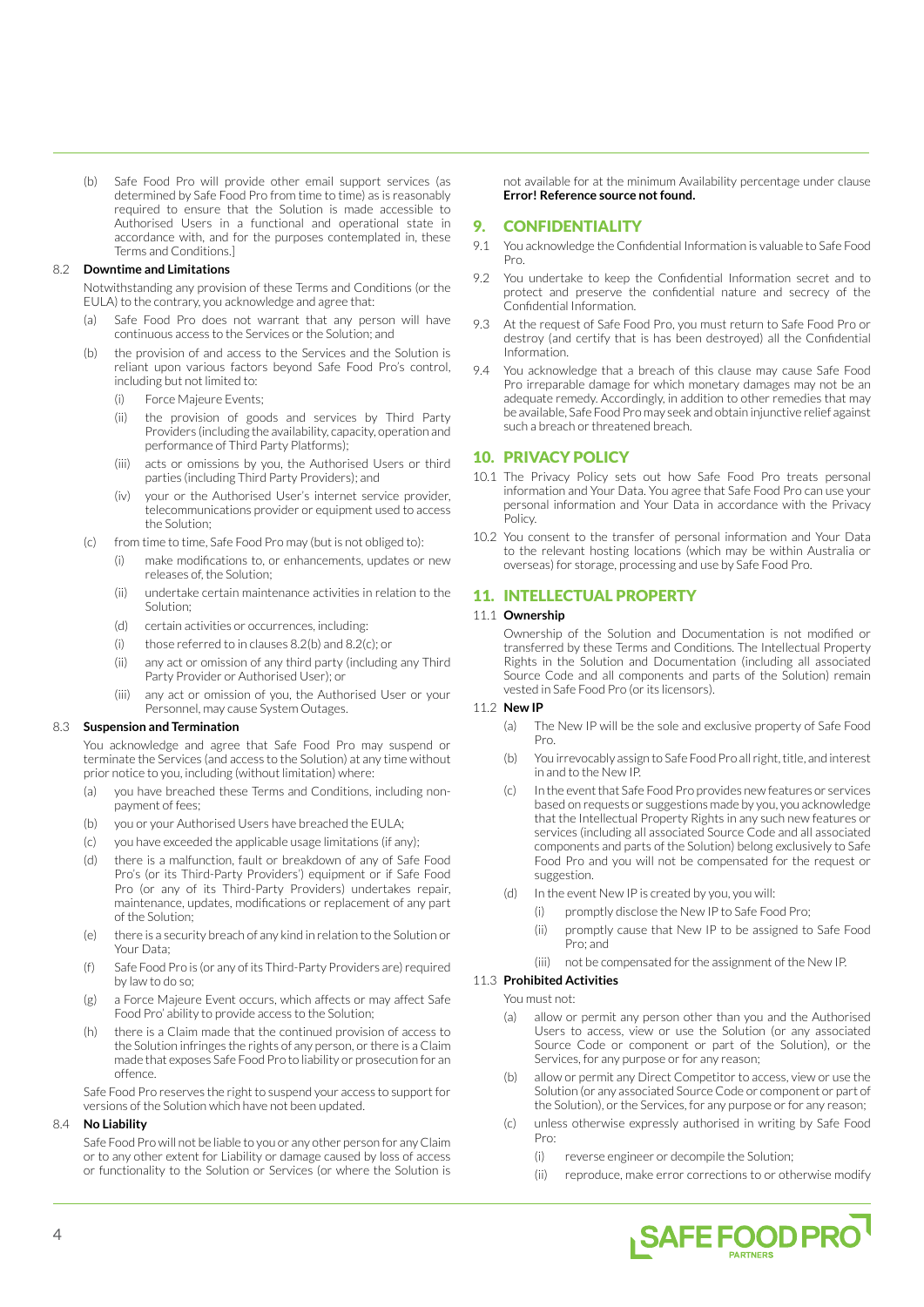or adapt the Solution (including to create any derivative works based on the Solution);

- (iii) challenge the validity of any Intellectual Property Rights of Safe Food Pro;
- (iv) merge or interface any third-party software (including Source Code or open source software) with the Solution;
- (v) access or permit the Solution to be accessed in any unauthorised way or unintended way, including via interfaces (including exposing or "passing through" a software API).
- (d) do, or permit, or omit to do any act which infringes Safe Food Pro's Intellectual Property Rights (or those of its licensors);
- (e) do or permit the use of the Solution or Services in a way that could infringe a third party's Intellectual Property Rights;
- (f) use the Solution, or the Services, in any way (or otherwise do anything else) that could damage the reputation of Safe Food Pro or the Solution;
- (g) enter into any agreement or understanding to do any of the acts referred to in this clause; or
- (h) attempt, counsel, procure or otherwise assist any person (including but not limited to a Direct Competitor) to do any of the acts referred to in this clause.

### 11.4 **Notification of infringement claim**

You must notify Safe Food Pro within five (5) business days of the date you become aware of:

- (a) any actual or suspected breach or infringement of your obligations under these Terms;
- (b) any actual or suspected infringement of Safe Food Pro's Intellectual Property Rights by you, your Personnel and other Authorised Users, or any third party; or
- (c) any actual or threatened claim by a third party that the third party's Intellectual Property Rights have or will be infringed by any act, omission or permission by a party in connection with these Terms.

## 12. SECURITY

- 12.1 Safe Food Pro will use reasonable endeavors (including by maintaining commercially reasonable administrative, physical and technical safeguards as determined by Safe Food Pro) to:
	- (a) keep the Solution and Your Data secure:
	- (b) prevent loss of, damage to, and unauthorised access to or use or disclosure of, any of Your Data;
	- (c) protect the Solution; and
	- (d) prevent intrusions, viruses, trojan horses, worms, time bombs and other similar harmful software (Harmful Code) which may affect the Services or Your Data, as well as vulnerabilities which may expose the Solution to the risk of intrusion or attack, (the **Security Objectives**).
- 12.2 In giving effect to such Security Objectives, Safe Food Pro will:
	- (a) implement a risk management program that includes:
		- (i) identifying all reasonably foreseeable internal and external risks to the Services which may impact the Services or Your Data; and
		- (ii) establishing and maintaining appropriate safeguards (as determined by Safe Food Pro) against the risks identified;
	- (b) promptly respond to any security related questions made by you when requested and provide related materials upon request;
	- (c) notify you promptly if Safe Food Pro becomes aware of any actual or potential security breach, being any failure to achieve the matters referred to in clause 12.2(a), and make available appropriately skilled Personnel to address such breach or occurrence, including taking reasonable steps to rectify it and prevent it from reoccurring.

## 13. INDEMNITIES

- 13.1 Without limiting any other obligation or indemnity given by you under these Terms and Conditions, you must at all times indemnify and hold harmless the Indemnified Parties (including for legal costs on a full indemnity basis) from and against any Claim or Liability incurred or suffered by any of the Indemnified Parties which is caused or contributed to by any of the following:
	- a breach by you of your obligations pursuant to these Terms and Conditions or any warranty, representation or guarantee given by your under or in connection with these Terms and Conditions (whether express or implied);
	- (b) any failure by you or your Authorised Users to fully comply with
		- (i) all applicable laws (including all applicable accounting, tax, industrial relations, payroll, and employment laws); and
		- (ii) all of your Obligations owed to your employees (whether under contract, award, law or otherwise);
	- (c) any breach or infringement of the Intellectual Property Rights of any person (including Safe Food Pro) by you or your Authorised Users or Personnel; or
	- (d) any willful, unlawful or negligent act or omission by you, your Authorised Users or Personnel.

# 14. LIABILITY

### 14.1 **Force Majeure Events**

Safe Food Pro will not be liable for any failure to perform its obligations under or in connection with these Terms (or any associated agreement or document) where that performance is delayed, prevented, restricted or interfered with as a result of a Force Majeure Event.

### 14.2 **Exclusion of liability**

To the extent permitted by law, you acknowledge and agree that:

- (a) the Solution and Services are provided "as is", the Solution and Services are never completely error or defect free and that Safe Food Pro will not have any Liability in connection with any defects or errors in the Solution or Services or System Outages;
- (b) your use of the Solution and the Services is at your own risk;
- (c) you are responsible for determining the suitability of the Solution and the Services for your own purposes;
- (d) your use of the Solution and the Services does not constitute the receipt of professional advice from Safe Food Pro or its Related Entities (or their respective Personnel);
- (e) you are solely responsible for (and Safe Food Pro accepts no Liability or responsibility in relation to):
	- fulfilling statutory obligations or making any payment required by law that may arise in connection with any employer/employee relationship or arrangement;
	- (ii) payment of applicable taxes in relation to any employer/ employee relationship or arrangement;
	- (iii) compliance with all applicable laws (including all applicable accounting, tax, industrial relations, payroll, employment and other laws, and other requirements relating to employee entitlements) or compliance with any Obligations owed by you to any Personnel (whether under contract, award, law or otherwise);
- (f) it is your responsibility to check that storage of and access to Your Data via the Solution will comply with laws applicable to you (including any laws requiring you to retain records and all priavy laws); and
- (g) you are responsible for the cost of consumables, replacement parts, hardware, software, network upgrades and any goods and services used in connection with the Solution.
- 14.3 Without limiting the foregoing, and to the extent permitted by law, Safe Food Pro does not represent or warrant that:
	- (a) the Services or the Solution are suitable or fit for the proposed use by you;

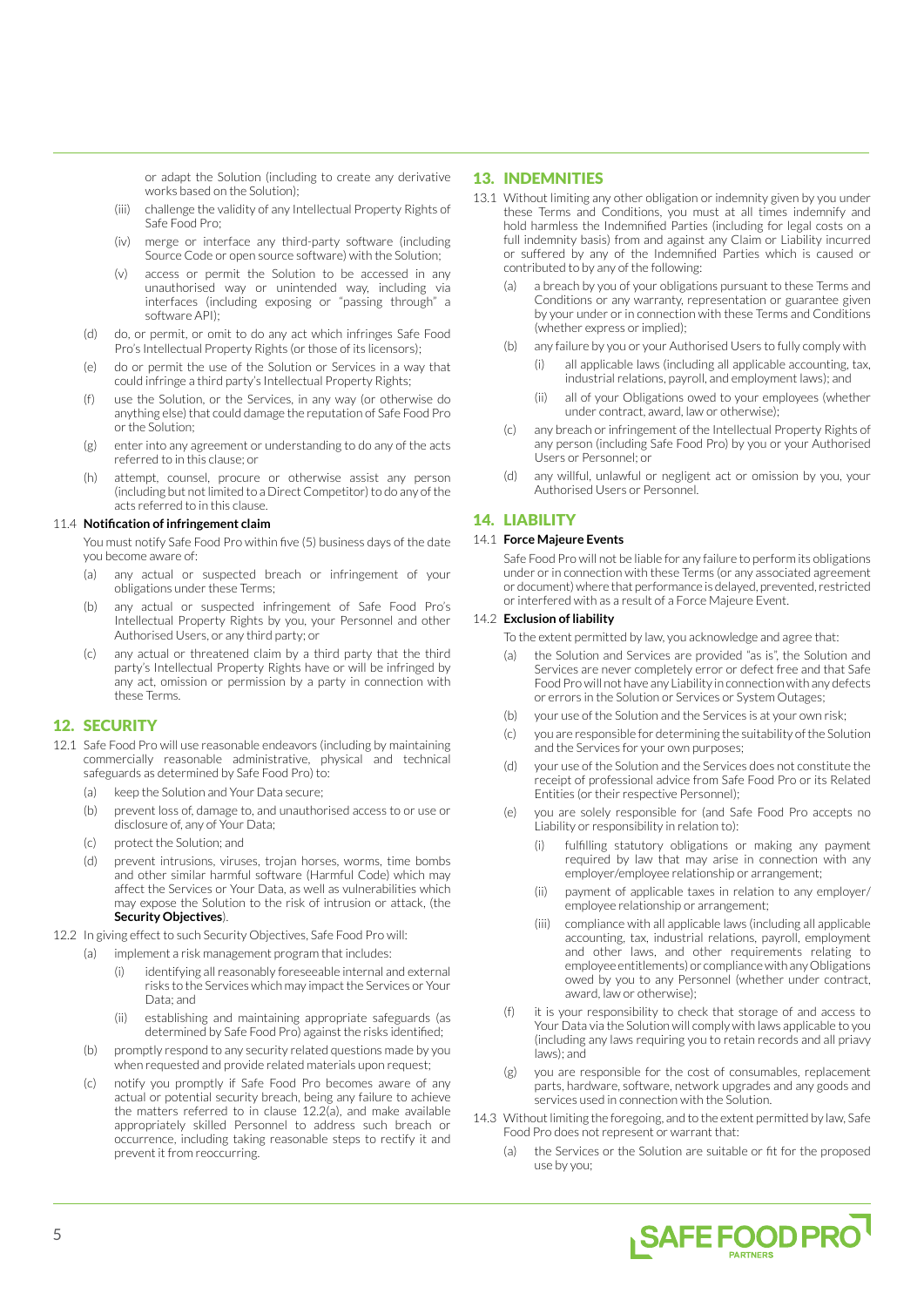- (b) the Services and the Solution will not be affected by System Outages, suspension or downtime;
- (c) the Services and the Solution will be uninterrupted or error free; or
- (d) the Services or the Solution will provide any functions or satisfy any requirements not expressly stated in these Terms.
- 14.4 Without limiting the foregoing and to the extent permitted by law:
	- (a) you represent and warrant that you are aware of (and appropriately trained in respect of compliance with) all applicable industrial relations requirements and other laws and requirements relating to Personnel within all relevant jurisdictions (and will ensure that rostering and payment of Personnel complies with such requirements);
- 14.5 To the extent permitted by law, Safe Food Pro is not liable (and you will not in any circumstances have any Claim against Safe Food Pro) for or in respect of:
	- (a) any Claim or Liability suffered or incurred by you (or any other person) in connection with:
		- (i) any defect, failure or non-performance of the Solution or Services or their design;
		- (ii) System Outages;
		- (iii) the Solution's and the Service's quality, merchantability or fitness for a particular purpose, or the suitability of the Solution for your business, products or service;
		- (iv) any acts or omissions of you, your Authorised Users or Personnel;
		- (v) any acts or omissions of any Third Party Provider or internet service provider;
		- (vi) any failure, error or non-performance of Third Party Platforms;
		- (vii) the unavailability or non-performance of the internet;
		- (viii) the security of the Solution, Your Data and any information stored on your servers;
		- (ix) any interception or corruption of Your Data or other information or data during any transmission over the internet or any telecommunications network or at any customer network access point;
		- (x) any content, products and deliverables displayed or offered via or in relation to the Solution or Services; or
		- (xi) any loss or damage incurred by you as a result of third party Claims; or
	- (b) any Consequential Loss of any kind, however caused, and whether arising under contract, tort (including negligence) or otherwise, (even if you have advised us of their possibility), except to the extent caused by Safe Food Pro's gross negligence or willful misconduct.
- 14.6 You agree that Safe Food Pro is not liable to third parties in connection with these Terms and Safe Food Pro will have no Liability for Claims made by third parties arising out of or in connection with these Terms, including on account of Claims made by any Government agency whether due to your non-compliance with applicable laws or otherwise.

#### 14.7 **Exclusions of warranties and representations**

To the extent permitted by law, all warranties and representations concerning the Services and the Solution (other than those expressly set out in these Terms) are excluded.

#### 14.8 **Implied terms**

- (a) To the full extent permitted by law, any term which would otherwise be implied into these Terms is excluded.
- (b) In the event any statute implies terms into these Terms which cannot be lawfully excluded, such terms will apply to these Terms, save that the liability of Safe Food Pro for breach of any such implied term will be limited in accordance with the immediately following limitation of liability clause below.

#### 14.9 **Limitation of liability**

- (a) If you are not satisfied with the Services, you sole and exclusive remedy is to terminate the agreement in accordance with clause 16.
- (b) Irrespective of any other clause in these Terms and Conditions, to the fullest extent permitted by law, Safe Food Pro's cumulative Liability in the aggregate arising out of or in connection with this agreement (whether in contract, tort, statute or otherwise) shall in no event exceed the aggregate subscription fees paid by You to Safe Food Pro in the previous 3 months. This limitation is cumulative and not per incident.

## 15. WARRANTIES

- 15.1 You represent and warrant to Safe Food Pro that:
	- (a) if a corporation, you are a corporation duly incorporated and validly existing under the laws of its jurisdiction of incorporation;
	- (b) you have full power, legal right and authority to enter into this agreement, and to do all acts and things and execute and deliver all other documents as are required hereunder to be done, observed or performed by it in accordance with these Terms;
	- you have taken all necessary corporate action to authorise the creation, execution, delivery and performance of this agreement, and to observe and perform the provisions of this agreement in accordance with the Terms; and
	- (d) you have all Authorisations required by applicable laws in order to perform its Obligations under these Terms and Conditions.
	- (a) you and your Authorised Users are authorised to use the Solution and the Services;
	- (b) you and your Authorised Users are authorised to use, upload and otherwise deal with Your Data in relation to the Solution and the Services;
	- (c) all information and data provided by you or your Authorised Users in connection with the Services and your use of the Solution is true, complete and accurate in all respects;
	- (d) the use by Safe Food Pro of third party materials provided by you or your Authorised Users does not, and will not, breach any legal rights of a third party, including any Intellectual Property Rights and nothing contained in the third party materials is misleading or deceptive, or likely to mislead or deceive; and
	- you will be responsible for obtaining all necessary Authorisations in relation to the use by Safe Food Pro of third-party materials in providing the Solution and Services, and payment of all royalties and other fees associated with the use of such third-party materials.

# 16. TERMINATION

### 16.1 **Termination for cause**

- (a) Safe Food Pro may terminate this agreement immediately by written Notice to you if you have failed to pay the Fees in accordance with clause 6 and fees are over 30 days overdue.
- (b) Either party may terminate this agreement immediately by written Notice to the other party upon the occurrence of one of the following events:
	- if the other party is in breach of these Terms and Conditions and that other party has failed to remedy the breach within ten (10) Business Days of a written Notice to it from the first-mentioned party, specifying the breach and requiring it to be remedied;
	- (ii) if the other party is in breach of these Terms and Conditions and that breach is not capable of remedy (as reasonably determined by the non-breaching party); or
	- (iii) an Insolvency Event occurs in respect of the other party.

#### 16.2 **Termination for convenience**

Subject to clause 16.1, either party may terminate this agreement for convenience (and without having to give reasons) by giving the other party at least 30 days' written Notice.